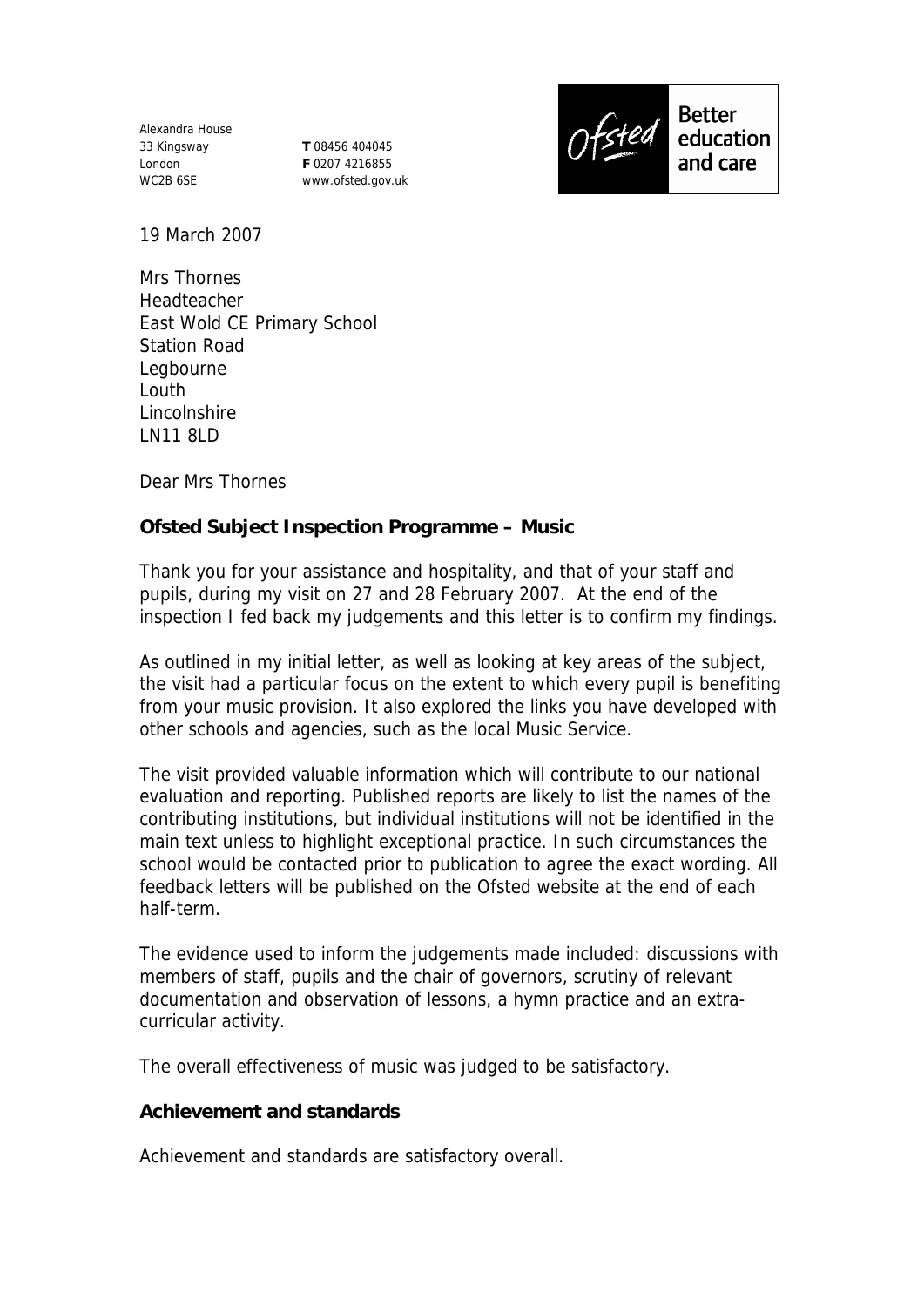- Pupils enjoy their music lessons and make satisfactory progress. The youngest children are beginning to develop a sense of pulse and understand how sounds can be changed. Pupils in Year 1 are learning how to make music in groups and are developing understanding of the musical concepts. However, they still have difficulty identifying high and low sounds. Pupils in Years 5 and 6 use musical vocabulary well but there was limited evidence of similar attainment in performing and composing.
- Pupils in Years 3 and 4 are making the most progress and use keyboards confidently when finding and performing melodies. The progress of these pupils is enhanced significantly through extra-curricular opportunities to make music in groups and to play the recorder.
- Pupils sing enthusiastically during hymn practice and enjoy taking part in whole school music events. However, musical skills would be improved further through more opportunity for pupils to learn instruments and play together in regular ensembles. Pupils expressed a wish for such experiences.

## **Quality of teaching and learning**

The overall quality of teaching and learning is satisfactory.

- Teachers make excellent use of good generic teaching strategies in music lessons. Relationships are very positive and pupils are happy. Questioning is good and tasks are generally well structured and managed. However, teachers do not have sufficient subject knowledge to know how to help all pupils make as much musical progress as they could. For example, learning objectives tend to be too general and do not focus enough on specific musical skills and understanding. Pupils are also not clear what they need to do to improve their work further and achieve at a higher standard.
- Good strategies were also used in the recorder lesson with pupils being involved in selecting the melodies to be played. Pupils were sensibly asked to model the work for each other and good attention was given to some instrumental techniques. However, smaller steps were needed to help pupils progress towards playing two melodies together. For example, some pupils could have been given a simple repeated phrase to play while others performed the whole melody. Smaller steps were also needed in the hymn practice where pupils would have benefited from some warm-up exercises and from not starting with a hymn that began on a high note.

## **Quality of the music curriculum and extra-curricular provision**

The overall quality of the curriculum and extra-curricular provision is satisfactory.

 While musical progress is limited by the depth of teachers' subject expertise there is good inclusion of music as part of the whole curriculum. All teachers teach music to their class. Music is seen as an integral part of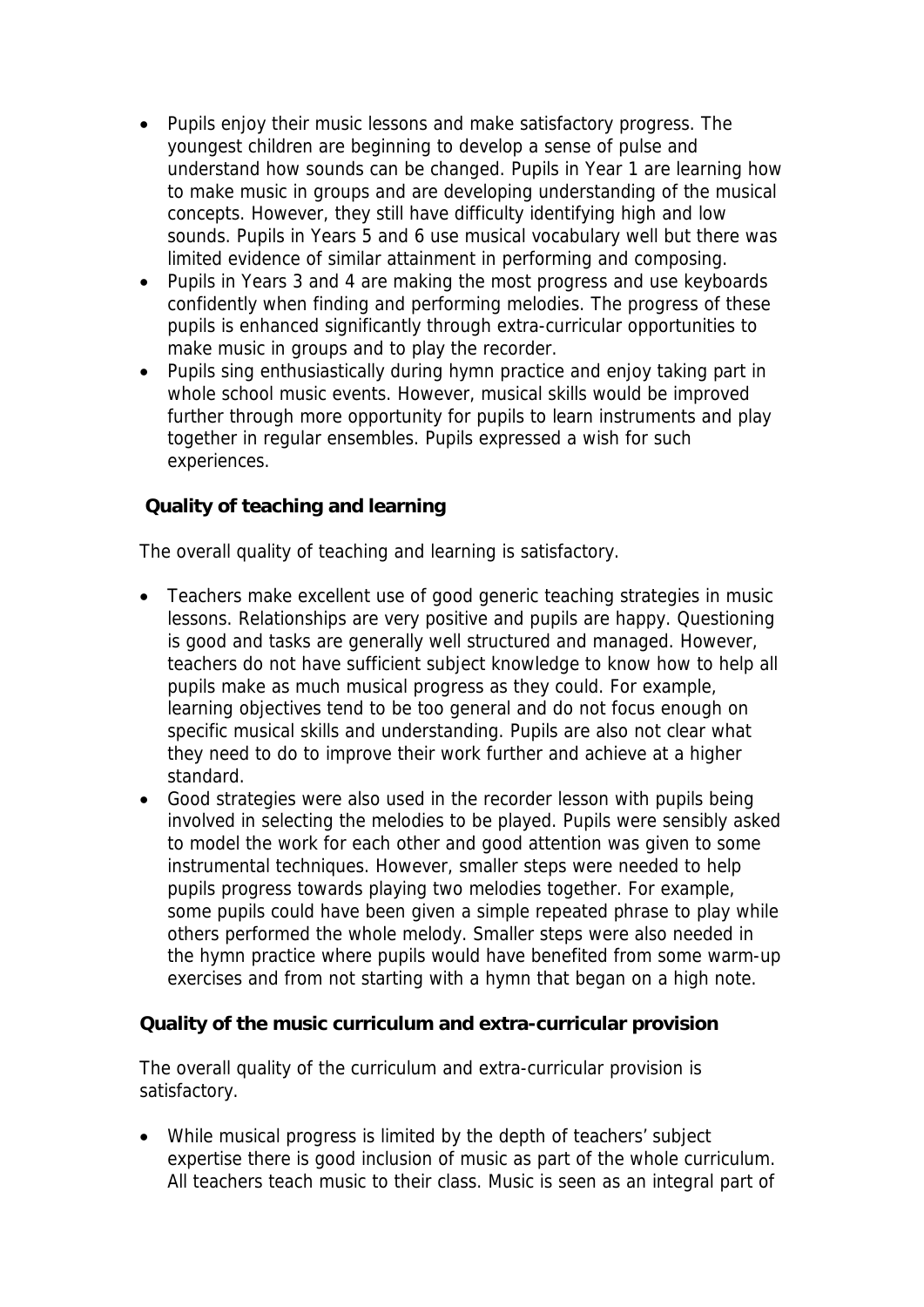learning and celebrated as an enjoyable experience for both teachers and pupils; teachers welcome the opportunity to work with pupils in a different way.

- A published scheme is used effectively to ensure appropriate breadth and coverage. However, further adaptation is needed to ensure it meets the needs of all the pupils in the school.
- There is good involvement of pupils in whole school music events and in wider musical experiences such as visits to performances and workshops by the Mozart Players. However, the school is aware that there are insufficient opportunities for pupils to learn a musical instrument and take part in different extra-curricular activities. Appropriate attention is being given to finding ways to access the funds provided by the government to ensure all pupils have the opportunity to learn a musical instrument.

**Leadership and management of music**

The leadership and management of music are satisfactory overall.

- The school is very supportive of the music provision. You provide good leadership ensuring that all teaching is consistently well planned, managed and evaluated. The school provides as good a provision for music as it could without specialist expertise. Teachers make a highly commendable effort to teach music as well as they can and this has resulted in the enjoyment shown by pupils. However, the school is very aware of the need for specialist support to increase pupils' progress and further maximise the contribution of music to the school.
- Intelligent use of a published scheme of work provides a good record of pupils' work although this information has yet to be used to improve planning and ensure work is matched to the different needs of pupils in each class.

**Subject issues**

**Data Collection**

 The collection of information about pupils' musical learning and experiences is at an early stage of development.

**Partnership Links**

 Very few links have been made with others outside of the school and the local community.

## **Inclusion**

 All pupils are included well in class lessons but there is insufficient opportunity for all to extend their skills through extra-curricular activities and instrumental tuition.